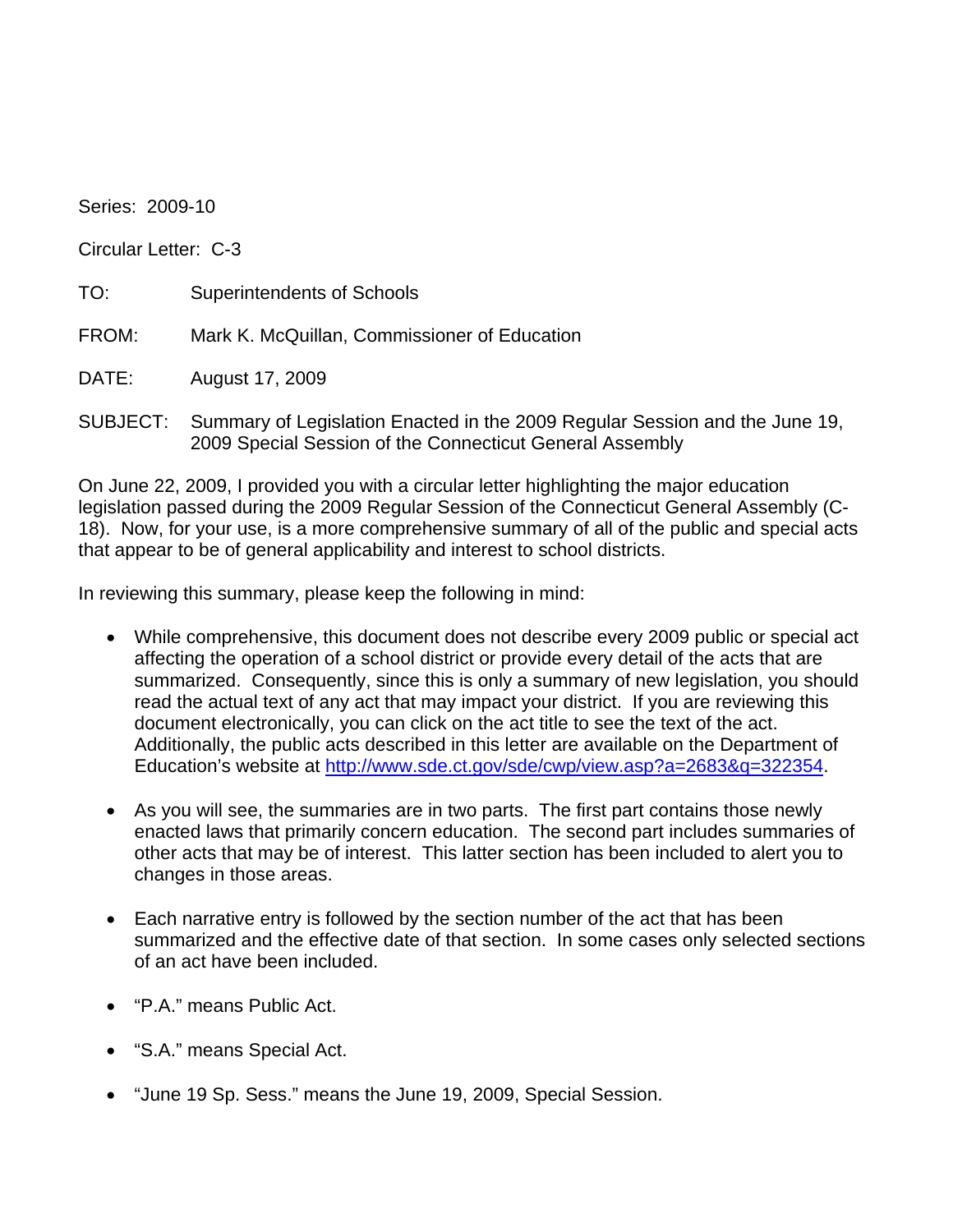Circular Letter C-3 August 17, 2009 Page 2

To assist you, also included are:

- An index to key legislation; and
- A table that lists the sections of the Connecticut General Statutes and public and special acts which have been amended or repealed by the summarized legislation (Attachment A).

If you have any questions about the new legislation, Department of Education staff members are ready and willing to help you. In most cases you will know from past experience whom to consult. However, if you do not know who to contact or have general questions about this letter, please contact Attorney Jennifer Widness of the Division of Legal and Governmental Affairs at (860) 713- 6515 or at [jennifer.widness@ct.gov](mailto:jennifer.widness@ct.gov). Thank you.

MKM:jwd

**Attachments**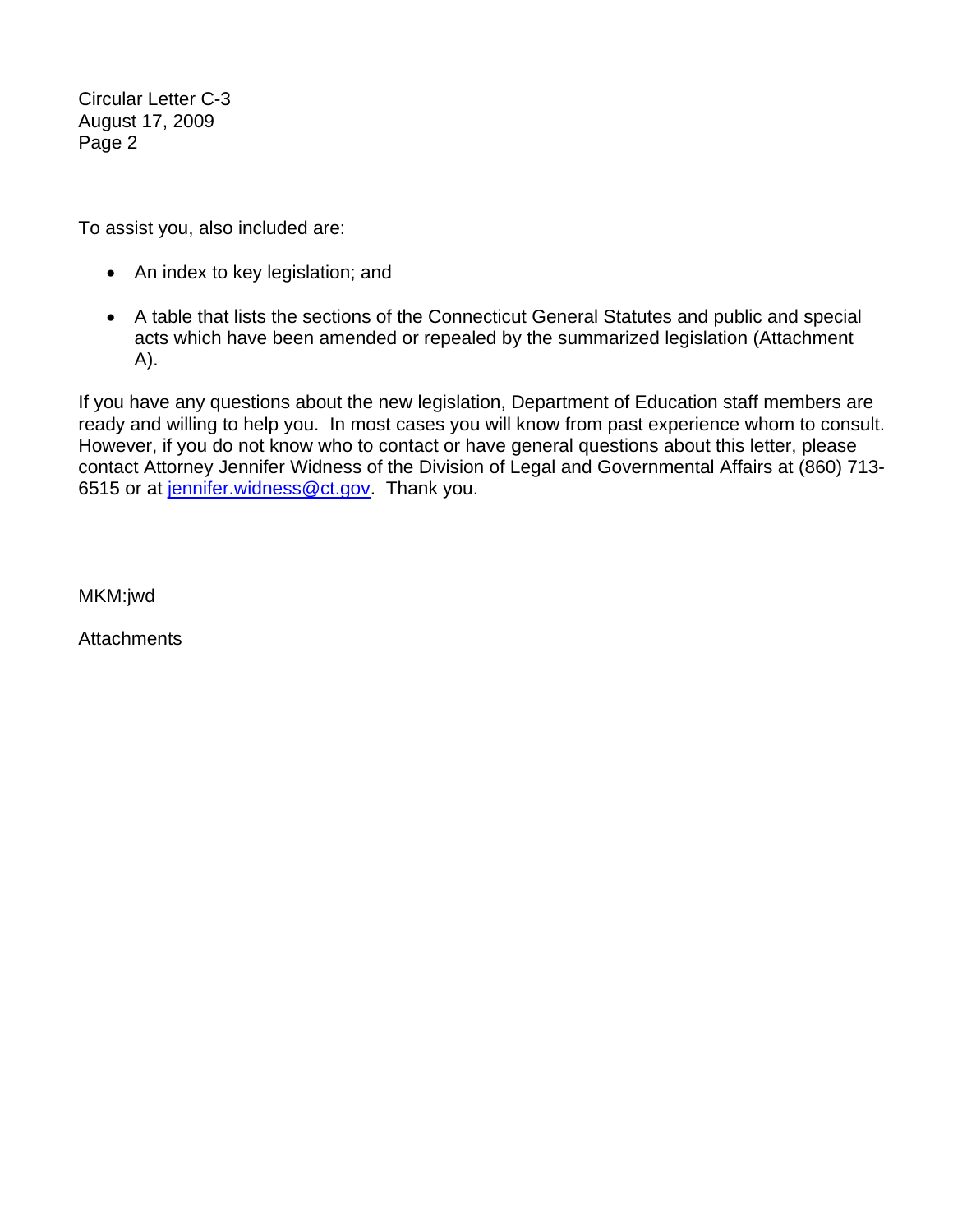# **INDEX TO KEY 2009 LEGISLATION**

#### **CHARTER SCHOOLS**

# **DEPARTMENT OF EDUCATION (STATE BOARD OF EDUCATION)**

| Administrator Certification, waiver of Praxis I (P.A. 09-01, June 19 Sp. Sess.)<br>Alternate Route to Certification, expanded definition (P.A. 09-01, June 19 Sp. Sess.) 1 |
|----------------------------------------------------------------------------------------------------------------------------------------------------------------------------|
|                                                                                                                                                                            |
|                                                                                                                                                                            |
| Excellent score criteria, subject major waiver (P.A. 09-01, June 19 Sp. Sess.)                                                                                             |
|                                                                                                                                                                            |
|                                                                                                                                                                            |
|                                                                                                                                                                            |
| J.M. Wright Technical High School, pilot program (P.A. 09-01, June 19 Sp. Sess.)                                                                                           |
| Self-Administration of Asthmatic Inhalers and Epinephrine Auto-Injectors (P.A. 09-155) 6                                                                                   |
|                                                                                                                                                                            |
|                                                                                                                                                                            |
| Substitute Teachers, bachelor's degree waiver (P.A. 09-01, June 19 Sp. Sess.)                                                                                              |
|                                                                                                                                                                            |
|                                                                                                                                                                            |

## **EDUCATORS**

| Administrator Certification, waiver of Praxis I (P.A. 09-01, June 19 Sp. Sess.)                |  |
|------------------------------------------------------------------------------------------------|--|
|                                                                                                |  |
|                                                                                                |  |
|                                                                                                |  |
| Certificate extensions, approval authority (P.A. 09-01, June 19 Sp. Sess.) 2                   |  |
| Certification, waiver of testing requirements for qualified teachers certified in other states |  |
|                                                                                                |  |
| Crime Convictions, prohibiting certification, permit, or authorization                         |  |
|                                                                                                |  |
|                                                                                                |  |
| Dismissal for moral misconduct, report to Commissioner (P.A. 09-01, June 19 Sp. Sess.) 2       |  |
|                                                                                                |  |
|                                                                                                |  |
|                                                                                                |  |
| Non-Public School teacher, professional certificate eligibility                                |  |
|                                                                                                |  |
| Out-of-state teachers, waiver of testing requirements (P.A. 09-01, June 19 Sp. Sess.) 1        |  |
| Professional Development Committees, membership requirements                                   |  |
|                                                                                                |  |
| Professional educator certificate, thirty hours of graduate coursework                         |  |
|                                                                                                |  |

i

#### **Page**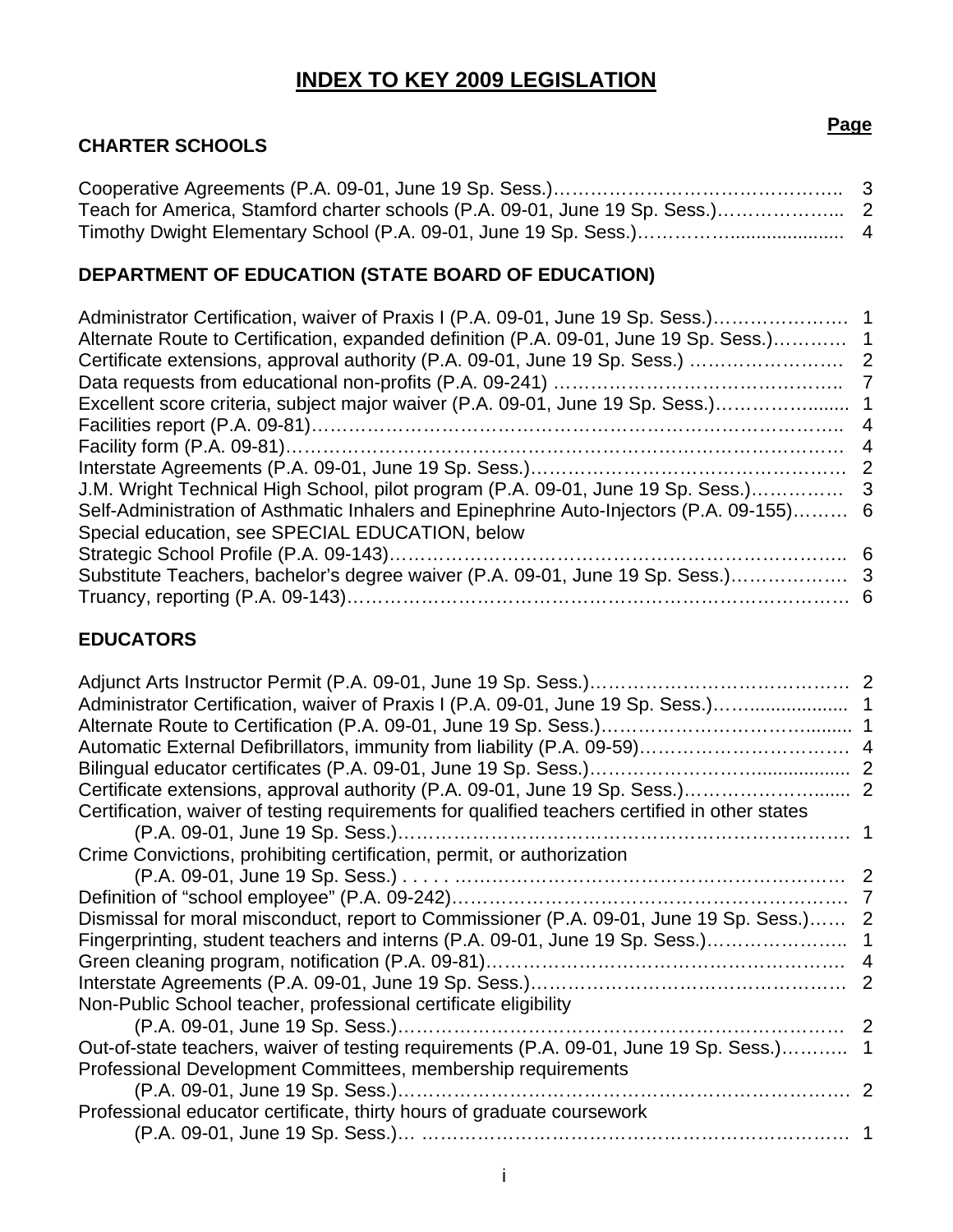| Revocation of certificate, permit, or authorization, prohibition from employment in a public school |  |
|-----------------------------------------------------------------------------------------------------|--|
|                                                                                                     |  |
|                                                                                                     |  |
| Substitute Teachers, bachelor's degree waiver (P.A. 09-01, June 19 Sp. Sess.)                       |  |
|                                                                                                     |  |
|                                                                                                     |  |

# **HEALTH**

| Autism, investigation regarding behavior analysis services (P.A. 09-01, June 19 Sp. Sess.) 3 |
|----------------------------------------------------------------------------------------------|
|                                                                                              |
|                                                                                              |
|                                                                                              |
|                                                                                              |
|                                                                                              |
|                                                                                              |
|                                                                                              |
| Self-Administration of Asthmatic Inhalers and Epinephrine Auto-Injectors (P.A. 09-155) 6     |
|                                                                                              |
|                                                                                              |

# **INTERDISTRICT MAGNET SCHOOLS**

| District notification of estimated enrollment, deadline (P.A. 09-01, June 19 Sp. Sess.) 3 |  |
|-------------------------------------------------------------------------------------------|--|

# **SCHOOL CONSTRUCTION**

|--|--|

# **SCHOOL DISCIPLINE**

|--|--|--|--|--|

# **SCHOOL DISTRICTS**

| Cooperative Arrangements, health care services and special education |  |
|----------------------------------------------------------------------|--|
|                                                                      |  |
|                                                                      |  |
|                                                                      |  |
|                                                                      |  |
| Discipline, see SCHOOL DISCIPLINE, above                             |  |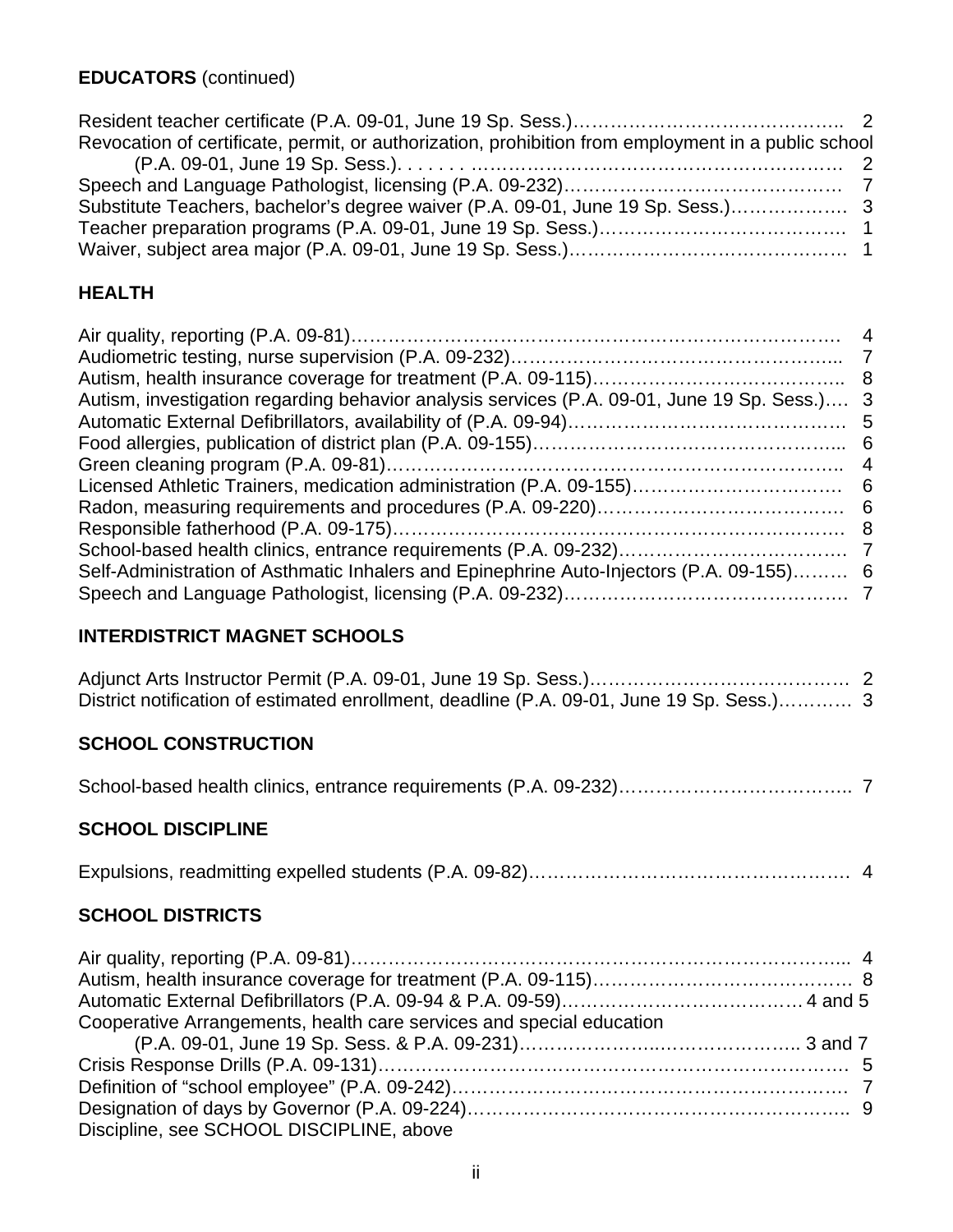# **SCHOOL DISTRICTS** (continued)

| Dismissal for moral misconduct, report to Commissioner (P.A. 09-01, June 19 Sp. Sess.) 3   |  |
|--------------------------------------------------------------------------------------------|--|
|                                                                                            |  |
| Expulsions, see SCHOOL DISCIPLINE, above                                                   |  |
|                                                                                            |  |
|                                                                                            |  |
| Fingerprinting, student teachers and interns (P.A. 09-01, June 19 Sp. Sess.) 1             |  |
| Fire Drills (P.A. 09-131)                                                                  |  |
|                                                                                            |  |
|                                                                                            |  |
|                                                                                            |  |
|                                                                                            |  |
|                                                                                            |  |
|                                                                                            |  |
| Magnet school, notification date of estimated enrollment (P.A. 09-01, June 19 Sp. Sess.) 3 |  |
|                                                                                            |  |
|                                                                                            |  |
|                                                                                            |  |
| Professional Development Activities, consideration of State Board of Education priorities  |  |
|                                                                                            |  |
| Professional Development Committees, membership requirements                               |  |
|                                                                                            |  |
| Prohibition from employment in a public school, during period of revocation                |  |
|                                                                                            |  |
|                                                                                            |  |
|                                                                                            |  |
| Self-Administration of Asthmatic Inhalers and Epinephrine Auto-Injectors (P.A. 09-155) 6   |  |
|                                                                                            |  |
| Special education, see SPECIAL EDUCATION, below                                            |  |
|                                                                                            |  |
| Substitute Teachers, bachelor's degree waiver (P.A. 09-01, June 19 Sp. Sess.) 3            |  |
| Truancy, reporting of (P.A. 09-143)                                                        |  |
|                                                                                            |  |
| Uniform inspection and evaluation program, radon level in water (P.A. 09-220)              |  |

# **SCHOOL READINESS**

| Early childhood education, simplifying procedures for providers (S.A. 09-10)      |  |
|-----------------------------------------------------------------------------------|--|
| Uniform Reporting form for preschool providers (S.A. 09-3 and P.A. 09-232)9 and 7 |  |

# **SPECIAL EDUCATION**

| Autism, investigation regarding behavior analysis services |  |
|------------------------------------------------------------|--|
|                                                            |  |

# **STUDENTS**

|--|--|--|--|--|--|--|--|--|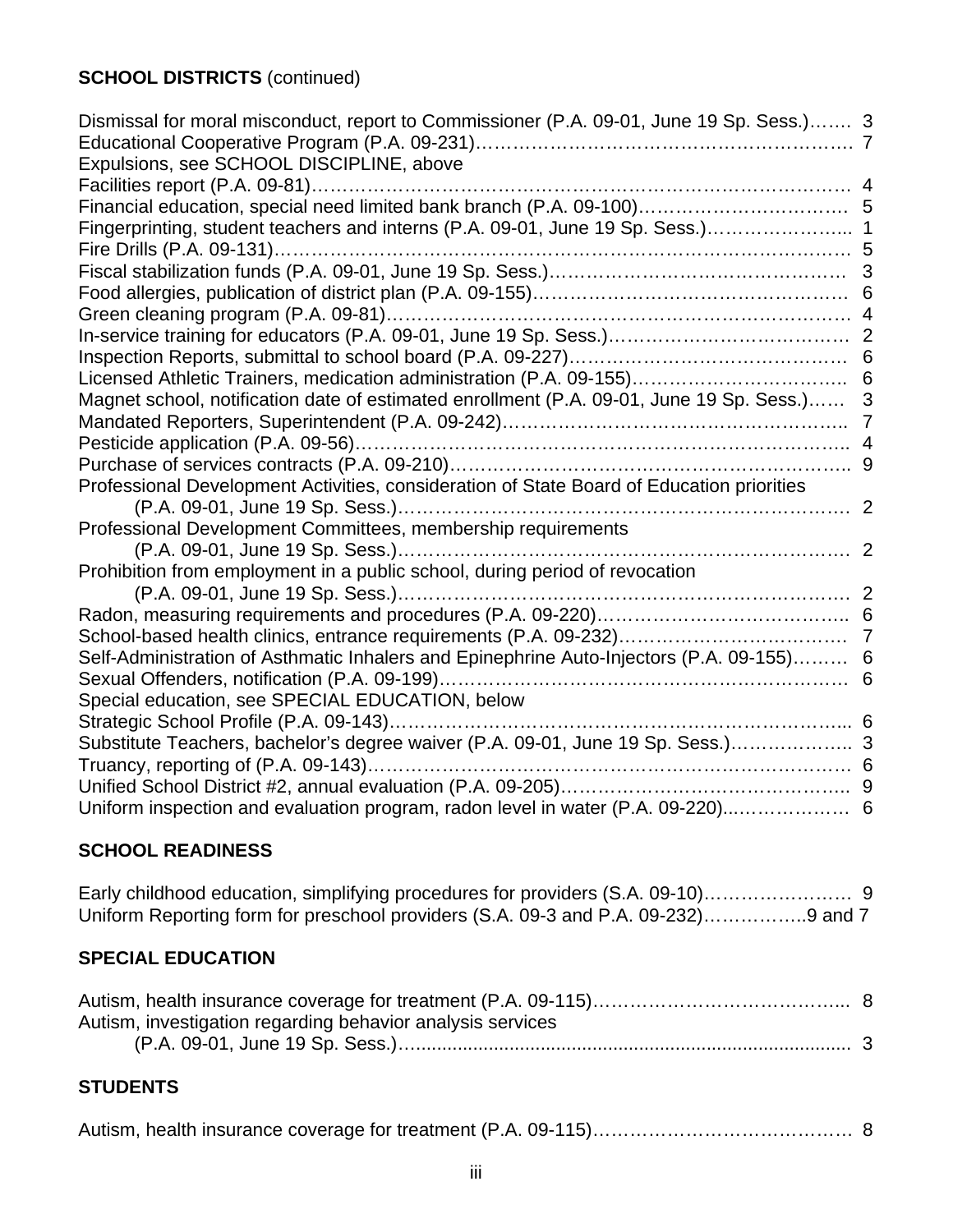**STUDENTS** (continued)

Discipline, see SCHOOL DISCIPLINE, above Food allergies, publication of district plan (P.A. 09-155)…………………………………………… 6 Magnet school notification date of estimated enrollment (P.A. 09-01, June 19 Sp. Sess.)……. 3 Self-Administration of Asthmatic Inhalers and Epinephrine Auto-Injectors (P.A. 09-155)……… 6 Special education, see SPECIAL EDUCATION, above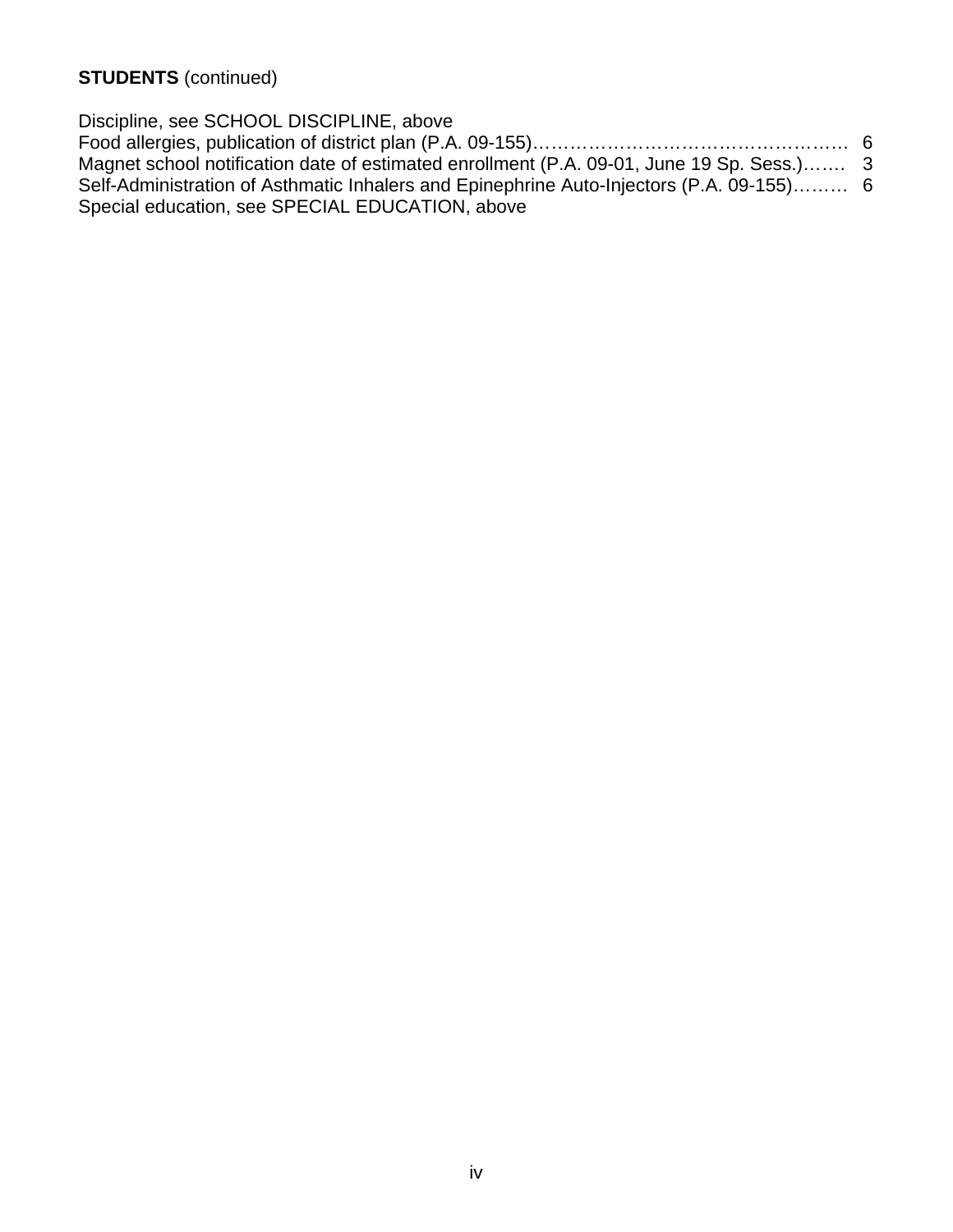#### **Part One**

## **2009 PUBLIC AND SPECIAL ACTS PRIMARILY CONCERNING EDUCATION LAWS**

### **Public Act 09-1, June 19 Sp. Sess.: AN ACT CONCERNING EDUCATOR CERTIFICATION** [AND PROFESSIONAL DEVELOPMENT AND OTHER EDUCATION ISSUES](http://www.cga.ct.gov/2009/ACT/Pa/pdf/2009PA-00001-R00HB-06901SS2-PA.pdf)

#### **Teacher Preparation Programs**

- On and after July 1, 2012, requires candidates entering teacher preparation programs to **complete training in competency areas** contained in the professional teaching standards established by the State Board of Education. (Note: These pre-service competency areas will be incorporated into the revised Common Core of Teaching). (Sec. 1, effective July 1, 2009).
- Expands the **definition of the alternate route to certification** program to allow other entities to offer such programs including the Department of Higher Education, public or private institutions of higher education, regional education service centers, and private teacher or administrator training organizations approved by the State Board of Education. (Sec. 2, effective July 1, 2009).
- On and after July 1, 2010, requires that local or regional boards of education require **fingerprinting** of individuals seeking placement in the district for the purpose of completing educator preparation requirements in nonpaid, noncertified positions (e.g., student teachers, interns, etc.). (Sec. 8, effective July 1, 2009).

#### **Certification Requirements & Waivers**

- On or after July 1, 2016, requires candidates for a professional educator certificate to complete a minimum of **30 hours of graduate coursework** beyond the bachelor's degree. Currently, candidates for a professional certificate must complete a minimum of 30 hours of graduate *or* undergraduate coursework. (Sec. 2, effective July 1, 2009).
- On and after July 1, 2012, allows only Connecticut public school teaching experience to qualify for issuance of a professional educator certificate. A **non-public school teacher** may use private school teaching experience to renew a provisional educator certificate. (Sec. 2, effective July 1, 2009).
- Allows applicants for an **administrator certification** (092 or 093 endorsements) to be exempt from the Praxis I requirements when that person: (1) holds a valid school administrator certificate in another state that the State Board of Education determines is equivalent to an initial educator certificate in Connecticut; (2) is applying for a certificate in a school administrator endorsement area; and (3) has three years of successful experience as a school administrator within the 10 years prior to applying for the administrator certificate. (Sec. 3, effective July 1, 2009).
- Allows for **the waiver of the competency examination and subject area assessment** for certified, experienced teachers who hold a valid certificate equivalent to an initial educator certificate **from another state** and who (1) have at least three years of successful teaching experience within the 10 years prior to application or (2) hold a master's degree in the academic subject area for which they seek certification. (Note: This provision does not apply to non-teaching endorsement areas.) (Sec. 3, effective July 1, 2009).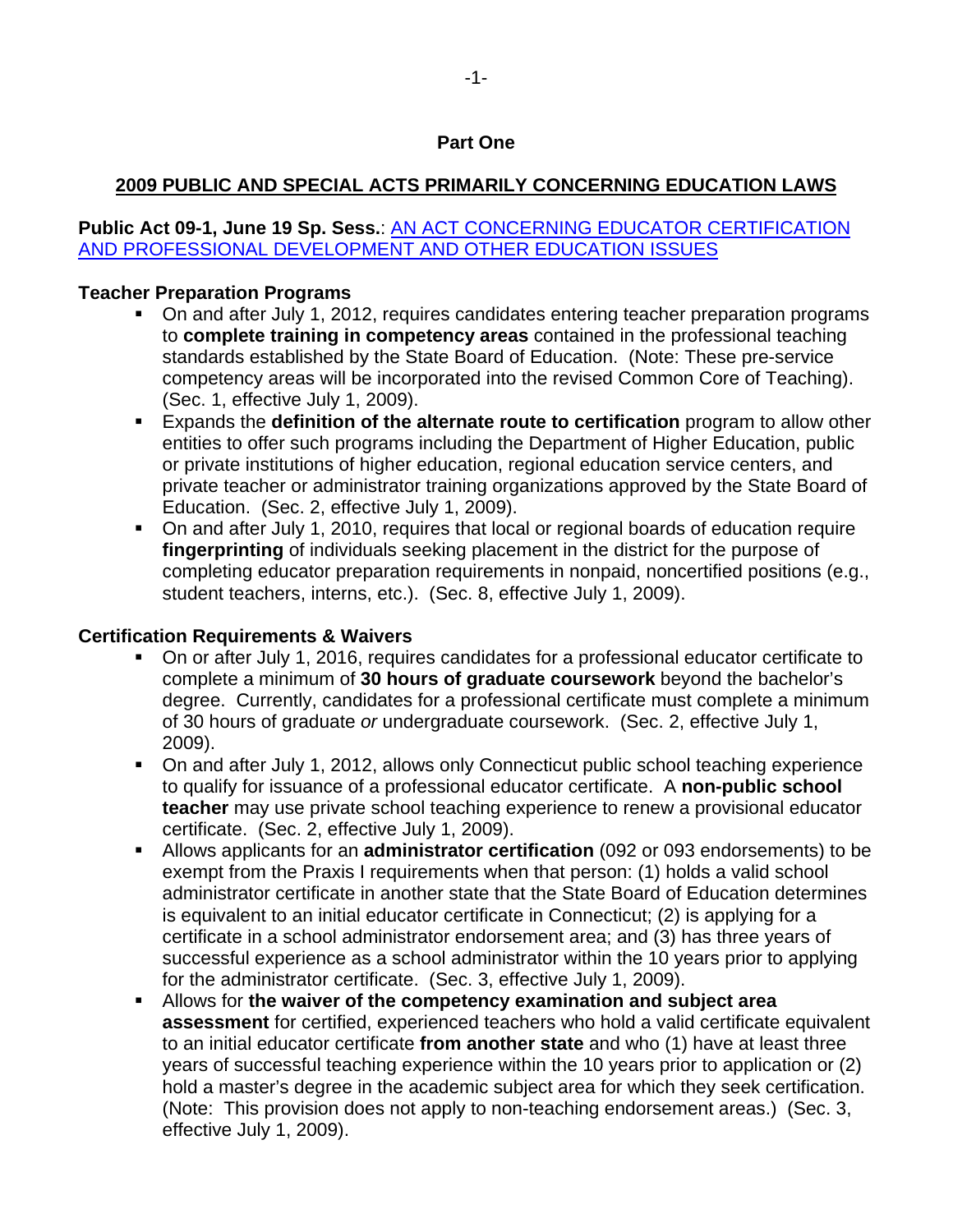- Extends temporary certification requirements for **bilingual education teachers** for an additional year, until June 30, 2009. (Sec. 4, effective July 1, 2009).
- **Transfers authority from the State Board of Education to the Commissioner of** Education for approving time **extensions for provisional or professional certificate** holders to meet the requirements for obtaining or maintaining a professional certificate. (Sec. 6, effective July 1, 2009).
- Replaces the detailed language of the NASDTEC **Interstate Agreement** on Qualification of Educational Personnel adopted in 1969 with broad language permitting the Commissioner of Education or the Commissioner's designee to establish or join interstate agreements to foster certification of qualified candidates from other states. (Sec. 7, effective July 1, 2009).
- On and after July 1, 2010, requires the State Board of Education to **allow applicants for certification to teach in subject shortage areas to substitute an excellent score** on subject area assessments in shortage areas determined by the Commissioner in lieu of the subject area major requirement for certification. The excellent score criteria will be established by the State Board prior to July 1, 2010. (Sec. 10, effective July 1, 2009).
- Establishes a new three-year **adjunct arts instructor permit** to allow non-certified professionals to teach in part-time interdistrict arts magnet schools, on a part-time basis, music, art, theater, dance or any other subject related to the person's artistic specialty. (Note: New certification forms are being developed to facilitate these requests.) (Sec. 11, effective July 1, 2009).
- Establishes a **new resident teacher certificate** for teachers participating in alternate route programs such as Teach for America. (Note: New certification forms are being developed to facilitate these requests.) (Sec. 13, effective July 1, 2009).
- As of July 1, 2011, eliminates the authority of the State Department of Education to allow qualified graduates of a national teacher corps training program (such as Teach for America) to work under special durational shortage area permits (DSAPs) issued by the State Board of Education in Bridgeport, Hartford, New Haven or charter schools in Stamford. (Sec. 14, effective July 1, 2009).

## **Professional Development Activities**

- On and after July 1, 2011, requires local and regional boards of education to fully consider **priorities relating to student outcome** needs as determined by the State Board of Education when establishing professional development activities. (Sec. 2, effective July 1, 2009).
- Requires each local or regional school board to establish **a professional development committee**, consisting of certified employees, other school personnel and representatives of the bargaining units, to create a plan for professional development for teachers in the district, based on the educational goals prepared by the local or regional board of education and, on and after July 1, 2011, in full consideration of the priorities and needs related to student outcomes as determined by the State Board of Education. (Sec. 16, effective July 1, 2009).

#### **Teacher Revocations & Dismissals**

 Prohibits a person whose certificate, permit, or authorization that has been revoked from being employed in a public school (in any capacity) during the period of revocation. (Sec. 2, effective July 1, 2009).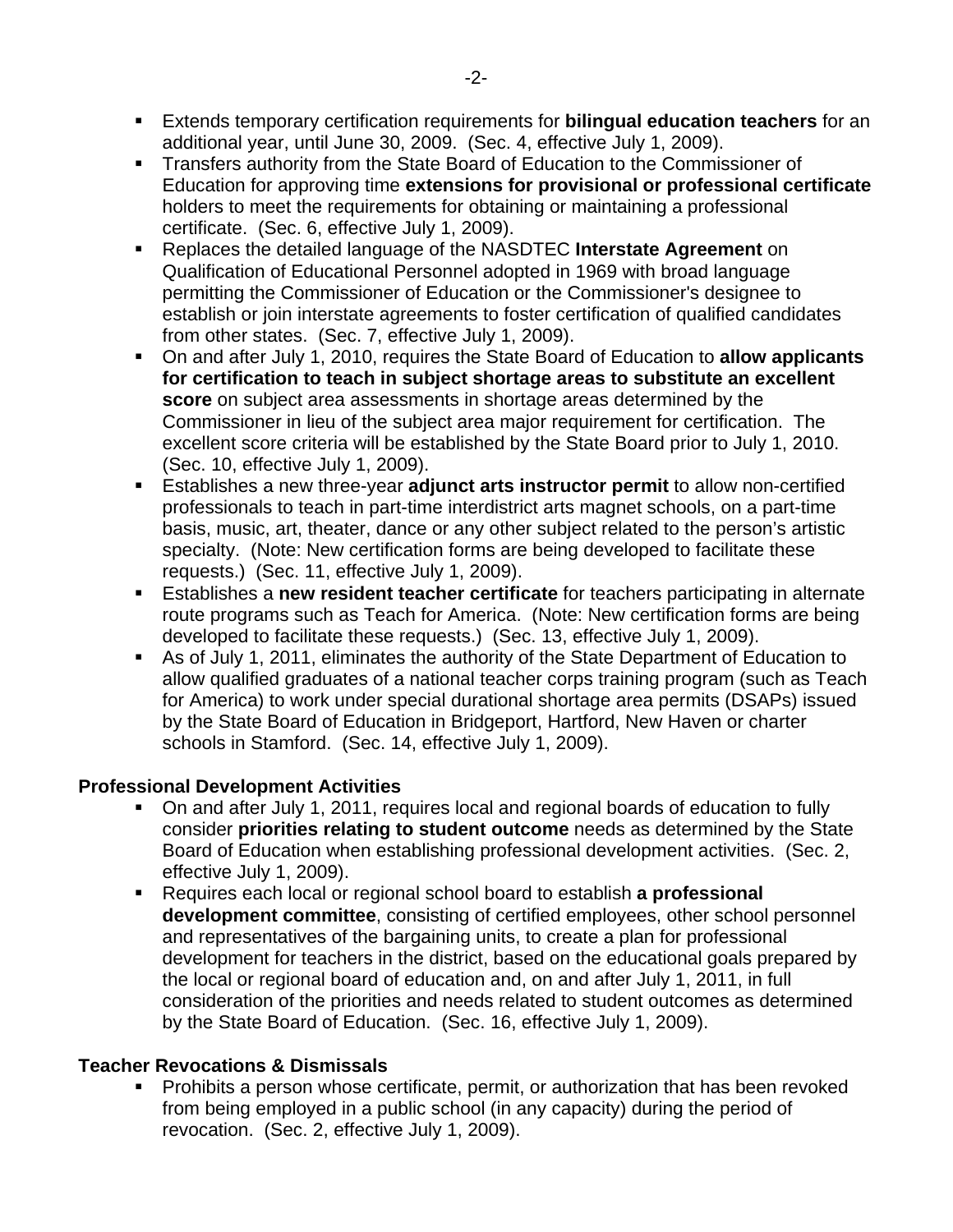Extends the prohibition of the State Board of Education from issuing or re-issuing a certificate, permit, or authorization to those convicted of certain crimes to include individuals convicted of: (1) criminal attempt to commit a crime (C.G.S. § 53a-49) and (2) enticing a minor under age 16, through an interactive computer service, to engage in prostitution or sexual activity for which the actor may be charged with a crime (C.G.S. § 53a-90a). (Sec's. 2 & 5, effective July 1, 2009).

## **Behavior Analysis Services for Children with Autism**

 Requires the Attorney General, in consultation with the Commissioners of Education and Higher Education, to report to the Education Committee by January 1, 2010, on an investigation performed in Connecticut regarding behavior analysis services for children with autism spectrum disorder and make recommendations for the appropriate in-state certifying agency for behavioral analysis services. (Sec. 12, effective July 1, 2009).

## **Substitute Teachers**

 Eliminates the Commissioner of Education's authority to grant waivers from the requirement that substitute teachers have at least a bachelor's degree. (Sec. 15, effective July 1, 2009).

## **Fiscal Stabilization Funds**

 Effective from passage, the act allows a municipality to reduce its budgeted appropriation for 2009-2010 to the local or regional board of education by an amount up to the limit of the federal fiscal stabilization funds received directly by the board. (Sec. 19, effective from passage).

## **Cooperative Arrangements**

- Allows boards of education to establish cooperative arrangements for special education services and health care services, in addition to a number of other items already provided for in statute. (Sec's. 20 & 21, effective July 1, 2009).
- Allows **charter schools** to enter into cooperative agreements to the same extent that local and regional boards of education may do so under Section 10-158a of the Connecticut General Statutes provided such arrangements are approved by the Commissioner of Education. (Sec. 22, effective July 1, 2009).

## **J.M. Wright Technical High School and Norwalk Community College Pilot Program**

 Requires, within available appropriations, that a pilot program be established on or before January 1, 2010, between J.M. Wright Technical High School and Norwalk Community College to operate during the school year commencing July 1, 2010. (Sec. 23, effective from passage).

## **Magnet School Enrollment Notification Date**

 Requires interdistrict magnet schools to inform districts by May 15 of an estimate of the number of students from that district who may attend that school in the fall. (Sec. 24, effective July 1, 2009).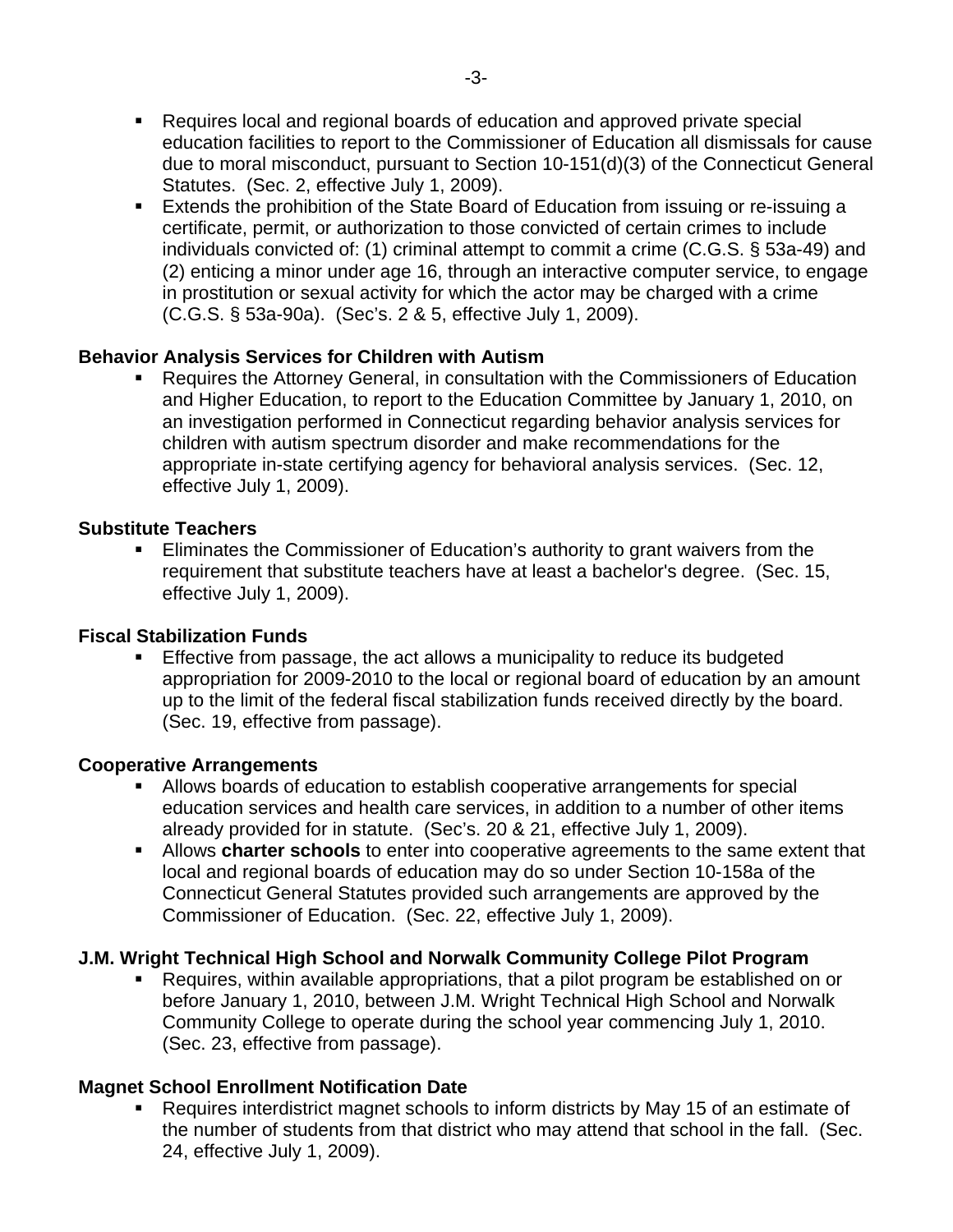### **Timothy Dwight Elementary School**

 Requires seats to be reserved for students who reside within a one-half mile radius of a new charter school in New Haven for the school years commencing July 1, 2011, to July 1, 2015. (Sec. 25, effective July 1, 2009).

#### **Public Act 09-56:** [AN ACT CONCERNING PESTICIDE APPLICATIONS AT CHILD DAY CARE](http://www.cga.ct.gov/2009/ACT/Pa/pdf/2009PA-00056-R00SB-01020-PA.pdf)  [CENTERS AND SCHOOLS](http://www.cga.ct.gov/2009/ACT/Pa/pdf/2009PA-00056-R00SB-01020-PA.pdf)

• Extends until July 1, 2010, the exception to the ban on the **application of pesticides** on certain school grounds pursuant to an integrated pest management plan. (Sec. 2, effective July 1, 2009).

#### **Public Act 09-59**: [AN ACT CONCERNING AUTOMATIC EXTERNAL DEFIBRILLATORS](http://www.cga.ct.gov/2009/ACT/Pa/pdf/2009PA-00059-R00SB-01089-PA.pdf)

• Expands the Good Samaritan Law to provide immunity in a lawsuit for damages for acts arising out of a person's or entity's negligence in providing or maintaining an AED. The act specifies that immunity does not apply to gross, willful or wanton negligence. (Sec. 1, effective October 1, 2009).

#### **Public Act 09-81**: [AN ACT CONCERNING GREEN CLEANING PRODUCTS IN SCHOOLS](http://www.cga.ct.gov/2009/ACT/Pa/pdf/2009PA-00081-R00HB-06496-PA.pdf)

- Requires each local and regional board of education to implement **a green cleaning program** for the cleaning and maintenance of its schools, by July 1, 2011. Under this program, school districts must use cleaning products inside their schools, on or before July 1, 2011, that (1) meet guidelines or standards set by a national or international certification program approved by the Department of Administrative Services in consultation with the Commissioner of Environmental Protection and (2) as much as possible, minimize potential harmful effects on human health and the environment. (Sec. 1, effective October 1, 2009).
- Requires the Department of Education to revise the **school facilities form** to include questions regarding the phase-in of green cleaning programs at schools, on or before April 10, 2010. (Sec. 1, effective October 1, 2009).
- On or before October 1, 2010, and annually thereafter, requires districts to **report to the staff of each school** and, upon request, the parents and guardians of each child enrolled in each school a written statement with specific information about the green cleaning program, as laid out in act. (Sec. 1, effective October 1, 2009).
- Requires districts to include information about its green cleaning program in its biennial **school facilities report** to the Commissioner of Education. (Sec. 2, effective October 1, 2009).
- Requires districts to post on the local or regional board of education's website or each individual school's website the results of any required evaluations and inspections of a school building's **indoor air quality**. This website posting requirement is in addition to the existing requirement that the results of the evaluation be available for public inspection at a regularly scheduled board of education meeting. (Sec. 2, effective October 1, 2009).

## **Public Act 09-82:** [AN ACT CONCERNING READMISSION OF STUDENTS](http://www.cga.ct.gov/2009/ACT/Pa/pdf/2009PA-00082-R00HB-06567-PA.pdf)

• Requires local and regional boards of education to readmit students to the district if such student has been in an out-of-district placement for one year or more in lieu of expulsion for committing an expellable offense and prohibits such boards from then expelling such student for such offense upon the student's return to school. (Sec. 1, effective July 1, 2009)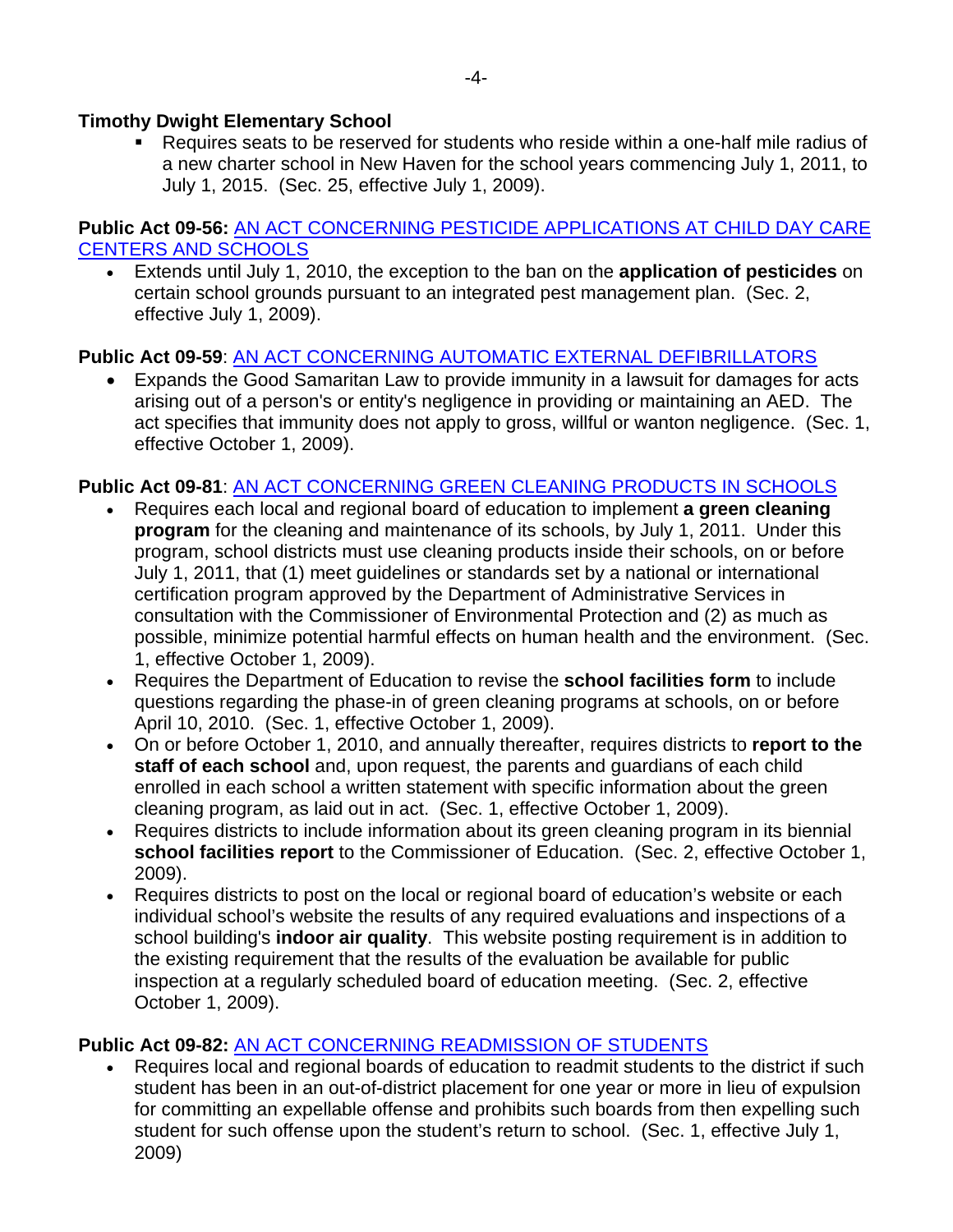#### **Public Act 09-94:** [AN ACT CONCERNING THE AVAILABILITY OF AUTOMATIC EXTERNAL](http://www.cga.ct.gov/2009/ACT/Pa/pdf/2009PA-00094-R00SB-00981-PA.pdf)  [DEFIBRILLATORS IN SCHOOLS](http://www.cga.ct.gov/2009/ACT/Pa/pdf/2009PA-00094-R00SB-00981-PA.pdf)

- On and after July 1, 2010, requires local or regional boards of education to have at each school in their jurisdiction, if funding is available: (1) an automatic external defibrillator (AED) and (2) school staff trained in its use and in cardiopulmonary resuscitation (CPR). If funding is not available, the act allows such boards to accept donated AEDs under certain conditions and it further allows such boards to accept gifts, donations, and grants for AED acquisition and staff training costs. (Sec. 1, effective July 1, 2009).
- Not later than July 1, 2010, requires each school to develop an emergency action response plan addressing the appropriate use of school personnel to respond to individuals experiencing sudden cardiac arrest or similar life-threatening emergencies. (Sec. 1, effective July 1, 2009).
- Not later than July 1, 2010, requires each school with an athletic department or organized athletic program to develop an emergency action response plan that addresses the appropriate use of school personnel to respond to incidents involving an individual experiencing sudden cardiac arrest or a similar life-threatening emergency while attending or participating in an athletic practice or event while on school grounds. (Sec. 1, effective July 1, 2009).

## **Public Act 09-100:** [AN ACT CONCERNING BRANCHING AND AUTHORITY TO IMPLEMENT](http://www.cga.ct.gov/2009/ACT/Pa/pdf/2009PA-00100-R00SB-00617-PA.pdf)  [THE NATIONAL DEFENSE AUTHORIZATION ACT](http://www.cga.ct.gov/2009/ACT/Pa/pdf/2009PA-00100-R00SB-00617-PA.pdf)

• Allows any Connecticut bank to establish a special need limited branch (which provides limited services or is open for limited time periods) to participate or assist in a **financial education program for high school students** where, in connection with the program, the branch receives deposits, cashes checks, or lends money. The banks may do this if: 1) the deposits are received, checks are paid and money is loaned on school premises or a facility the high school uses; 2) the receipt of deposits, paying of checks and lending of money are in accordance with the school's policy; 3) the principal purpose of each program is financial education; and 4) each program is conducted in a manner that is consistent with safe and sound banking practices. The bank must submit written notice to the Banking Commissioner at least 30 days before the date of the establishment of such branch. The notice must include a detailed description of the program, the location of the high school or facility where the program will take place and any other information the Commissioner requires. (Sec. 8, effective from passage).

#### **Public Act 09-131:** [AN ACT CONCERNING SCHOOL CRISIS RESPONSE DRILLS AND FIRE](http://www.cga.ct.gov/2009/ACT/Pa/pdf/2009PA-00131-R00SB-00760-PA.pdf)  [DRILLS](http://www.cga.ct.gov/2009/ACT/Pa/pdf/2009PA-00131-R00SB-00760-PA.pdf)

- Requires, rather than allows, that once every three months local or regional boards of education substitute **crisis response drills** for the monthly fire drills required in schools under their jurisdiction. The boards must develop the crisis response drill format in consultation with the appropriate law enforcement agency and allow a representative from such agency to supervise and participate in the drill. (Sec. 1, effective October 1, 2009).
- Requires boards to conduct a **fire drill** no later than 30 days after the first day of each school year. (Sec. 1, effective October 1, 2009).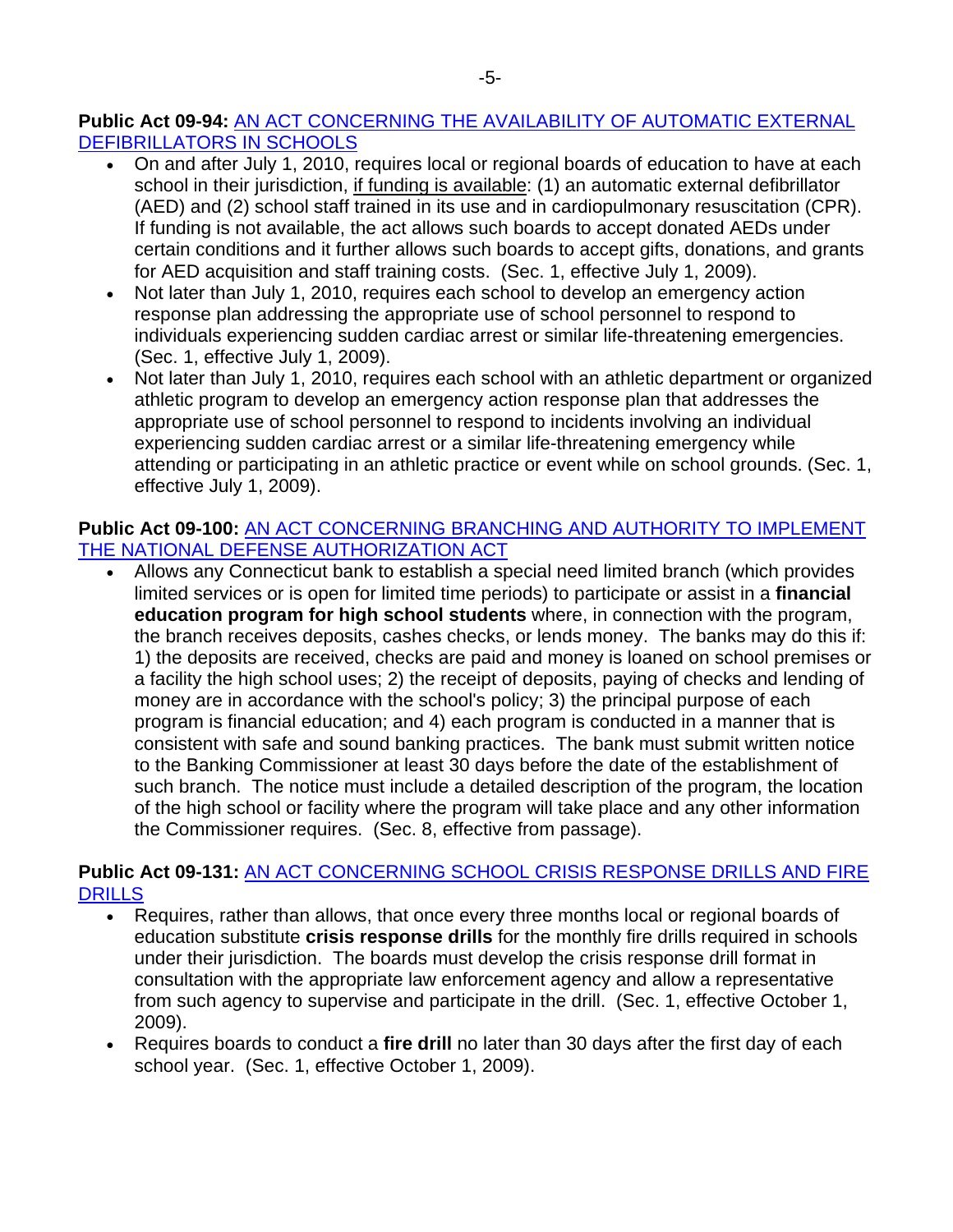#### **Public Act 09-143:** [AN ACT CONCERNING THE REPORTING OF TRUANCY DATA AND THE](http://www.cga.ct.gov/2009/ACT/Pa/pdf/2009PA-00143-R00SB-00940-PA.pdf)  [REDUCTION OF CERTAIN DUPLICATE REPORTS BY THE DEPARTMENT OF](http://www.cga.ct.gov/2009/ACT/Pa/pdf/2009PA-00143-R00SB-00940-PA.pdf)  [INFORMATION TECHNOLOGY](http://www.cga.ct.gov/2009/ACT/Pa/pdf/2009PA-00143-R00SB-00940-PA.pdf)

• Requires **truancy data** to be included in strategic school profile reports. (Sec. 1, effective July 1, 2009).

#### **Public Act 09-155:** [AN ACT CONCERNING THE USE OF ASTHMATIC INHALERS AND](http://www.cga.ct.gov/2009/ACT/Pa/pdf/2009PA-00155-R00SB-00755-PA.pdf)  [EPINEPHRINE AUTO-INJECTORS WHILE AT SCHOOL](http://www.cga.ct.gov/2009/ACT/Pa/pdf/2009PA-00155-R00SB-00755-PA.pdf)

- Adds **licensed athletic trainers** employed by a school district to the list of individuals who are permitted to administer medication to students under the general supervision of a school nurse. (Sec. 1, effective August 15, 2009).
- Requires the State Board of Education, in consultation with the Commissioner of Public Health, to adopt regulations to permit children diagnosed with either asthma or an allergic condition to retain possession of **asthmatic inhalers and automatic pre-filled cartridge injectors** at all times while attending school provided a written authorization for selfadministration of medication signed by the child's parent or guardian and an authorized prescriber is submitted to the school nurse. (Sec. 1, effective August 15, 2009).
- Requires local and regional boards of education to make available on either the board website or each school's website the district's plan for managing students with lifethreatening **food allergies**. If such websites do not exist, the board must make the plan publicly available by some other means that it selects. (Sec. 2, effective August 15, 2009)**.** The act also requires boards to provide notice about the food allergy plan along with the written statement about pesticide applications that they must, under Section 10- 231c of the Connecticut General Statutes, provide parents and guardians. School superintendents must attest annually to the Department of Education that their districts are implementing these plans. (Sec. 2, effective August 15, 2009).

#### **Public Act 09-199:** [AN ACT CONCERNING NOTIFICATION OF THE RELEASE OF A](http://www.cga.ct.gov/2009/ACT/Pa/pdf/2009PA-00199-R00SB-00533-PA.pdf)  [REGISTERED SEXUAL OFFENDER INTO THE COMMUNITY](http://www.cga.ct.gov/2009/ACT/Pa/pdf/2009PA-00199-R00SB-00533-PA.pdf)

• Requires the Department of Public Safety to notify, via electronic mail, the superintendent of schools in a community when a sex offender is released into such community. (Sec. 1, effective September 1, 2009).

# **Public Act 09-220:** [AN ACT CONCERNING ENVIRONMENTAL HEALTH](http://www.cga.ct.gov/2009/ACT/Pa/pdf/2009PA-00220-R00HB-06539-PA.pdf)

- Requires that the Department of Public Health adopt regulations **establishing radon measurement requirements and procedures** for evaluating radon in indoor air and reducing elevated radon gas levels when detected in public schools. (Sec. 5, effective October 1, 2009).
- Current law requires local and regional boards of education to provide for a uniform inspection and evaluation program every five years for the indoor air quality for every school building constructed, extended, renovated, or replaced on or after January 1, 2003. Among other things, the program must include a review, inspection or evaluation of radon levels in the air and water. This act deletes the requirement that **radon levels in the water** be inspected and evaluated. (Sec. 6, effective October 1, 2009).

# **Public Act 09-227:** [AN ACT CONCERNING SCHOOL INSPECTION REPORTS](http://www.cga.ct.gov/2009/ACT/Pa/pdf/2009PA-00227-R00SB-00850-PA.pdf)

• Requires local fire marshals to submit a report documenting their annual inspection of school buildings to the local or regional board of education. (Sec. 1, effective October 1, 2009).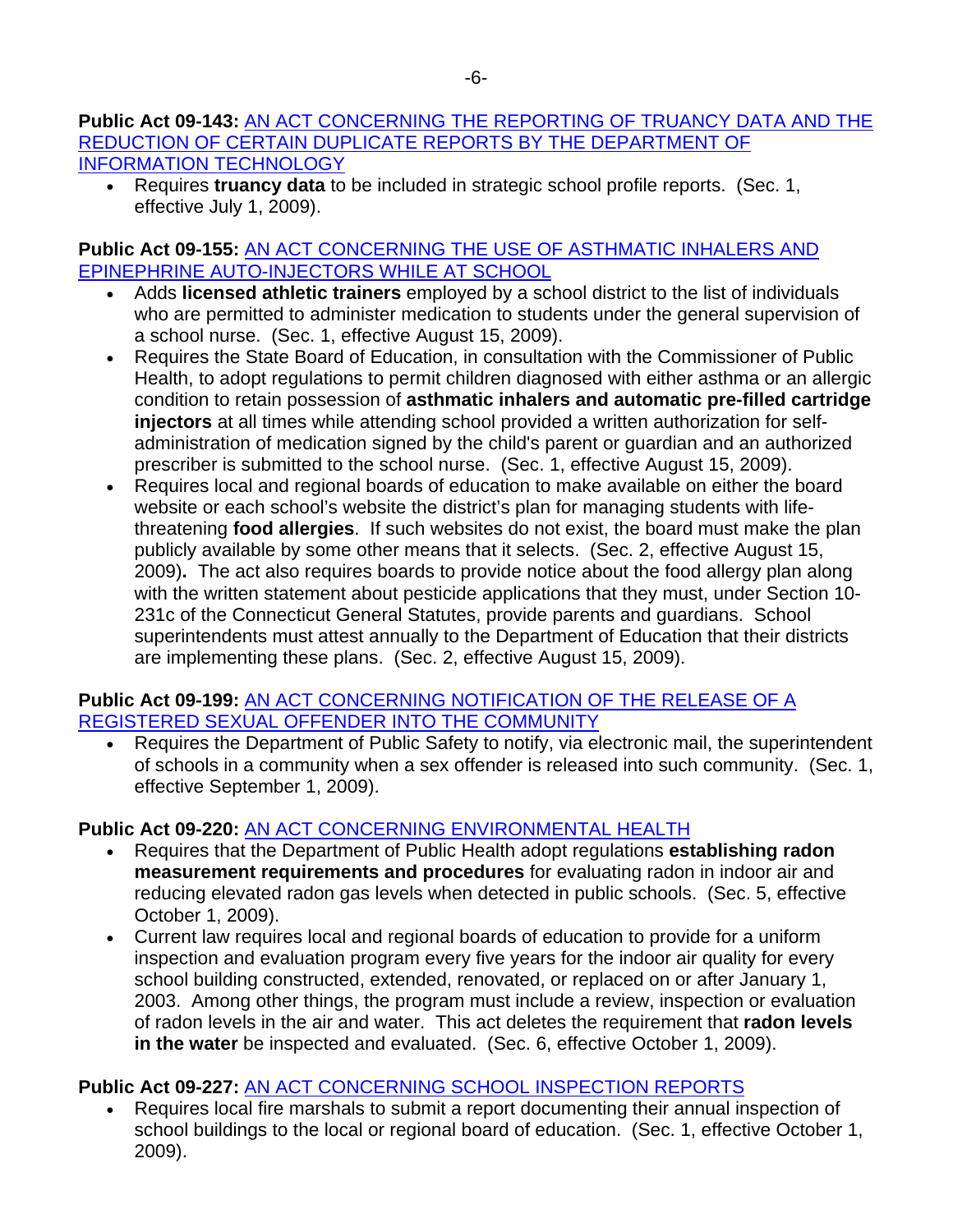## **Public Act 09-231:** [AN ACT CONCERNING REGIONALISM](http://www.cga.ct.gov/2009/ACT/Pa/pdf/2009PA-00231-R00HB-06585-PA.pdf)

• Allows the chief elected officials of two or more municipalities that belong to the same federal economic development district to enter into mutual agreements to (1) promote regional economic development and (2) share the real and personal property tax revenue from new economic development. The act requires that these agreements include a number of provisions, including at least three **educational cooperative programs**. The cooperative programs may cover regional shared school curriculum, special education services through regional education service centers, and any other mutually agreed upon initiatives. (Sec. 1, effective October 1, 2009).

### **Public Act 09-232**: [AN ACT CONCERNING REVISIONS TO DEPARTMENT OF PUBLIC](http://www.cga.ct.gov/2009/ACT/Pa/pdf/2009PA-00232-R00HB-06678-PA.pdf)  [HEALTH LICENSING STATUTES](http://www.cga.ct.gov/2009/ACT/Pa/pdf/2009PA-00232-R00HB-06678-PA.pdf)

- Amends Special Act 09-3 (see below) relating to the development of a **single form used by providers of preschool** and child care services to receive state funding. This act adds specific reporting requirements that must be included on that form including (1) daily attendance records for children enrolled in a preschool or licensed child day care program; (2) daily attendance records for staff; and (3) staff qualifications and work schedules. (Sec. 52, effective from passage).
- Amends the current licensing statutes relating to **speech and language pathologists**. (Sec's. 61-67, effective October 1, 2009).
- Revises the **definition of youth camps** to exclude programs operated by private schools in compliance and approved by the State Board of Education. (Sec. 99, effective October 1, 2009).
- Repeals Section 10-292p of the Connecticut General Statutes, which requires that any **school-based health clinic** located in or attached to a school building constructed on or after July 1, 2009, that shares a first floor exterior wall with the school building, must include an entrance that is separate from the entrance to the school building. (Sec. 105, effective from passage).

## **Public Act 09-241:** [AN ACT CONCERNING LONGITUDINAL STUDIES OF STUDENT](http://www.cga.ct.gov/2009/ACT/Pa/pdf/2009PA-00241-R00SB-01014-PA.pdf)  [ACHIEVEMENT](http://www.cga.ct.gov/2009/ACT/Pa/pdf/2009PA-00241-R00SB-01014-PA.pdf)

• Requires the Department of Education to respond to requests for certain types of student data within 60 days upon the written request of full-time permanent employees of taxexempt nonprofit organizations organized and operated for educational purposes. The requestor is responsible for the reasonable cost of the request, which will be responded to by the Department in the order they are received. The act further requires the Department of Information Technology to monitor fees to ensure they are reasonable and consistent with other state agency charges. (Sec. 1, effective July 1, 2009).

#### **Public Act 09-242:** [AN ACT CONCERNING SEXUAL ACTIVITY BETWEEN SCHOOL](http://www.cga.ct.gov/2009/ACT/Pa/pdf/2009PA-00242-R00SB-01110-PA.pdf)  [WORKERS AND STUDENTS AND INCLUDING SCHOOL SUPERINTENDENTS AS](http://www.cga.ct.gov/2009/ACT/Pa/pdf/2009PA-00242-R00SB-01110-PA.pdf)  [MANDATED REPORTERS OF CHILD ABUSE OR NEGLECT](http://www.cga.ct.gov/2009/ACT/Pa/pdf/2009PA-00242-R00SB-01110-PA.pdf)

- Revises the penal code to expand the definition of "school employee" to include anyone working at an elementary, middle, or high school under contract with a local or regional board of education or a supervisory agent in the case of a private school if the job requires regular contact with students. By law, "school employees" who have sexual intercourse with students who attend their schools commit the crime of second degree sexual assault. (Sec. 1, effective October 1, 2009).
- Makes school superintendents mandated child abuse and neglect reporters. (Sec. 2, effective October 1, 2009).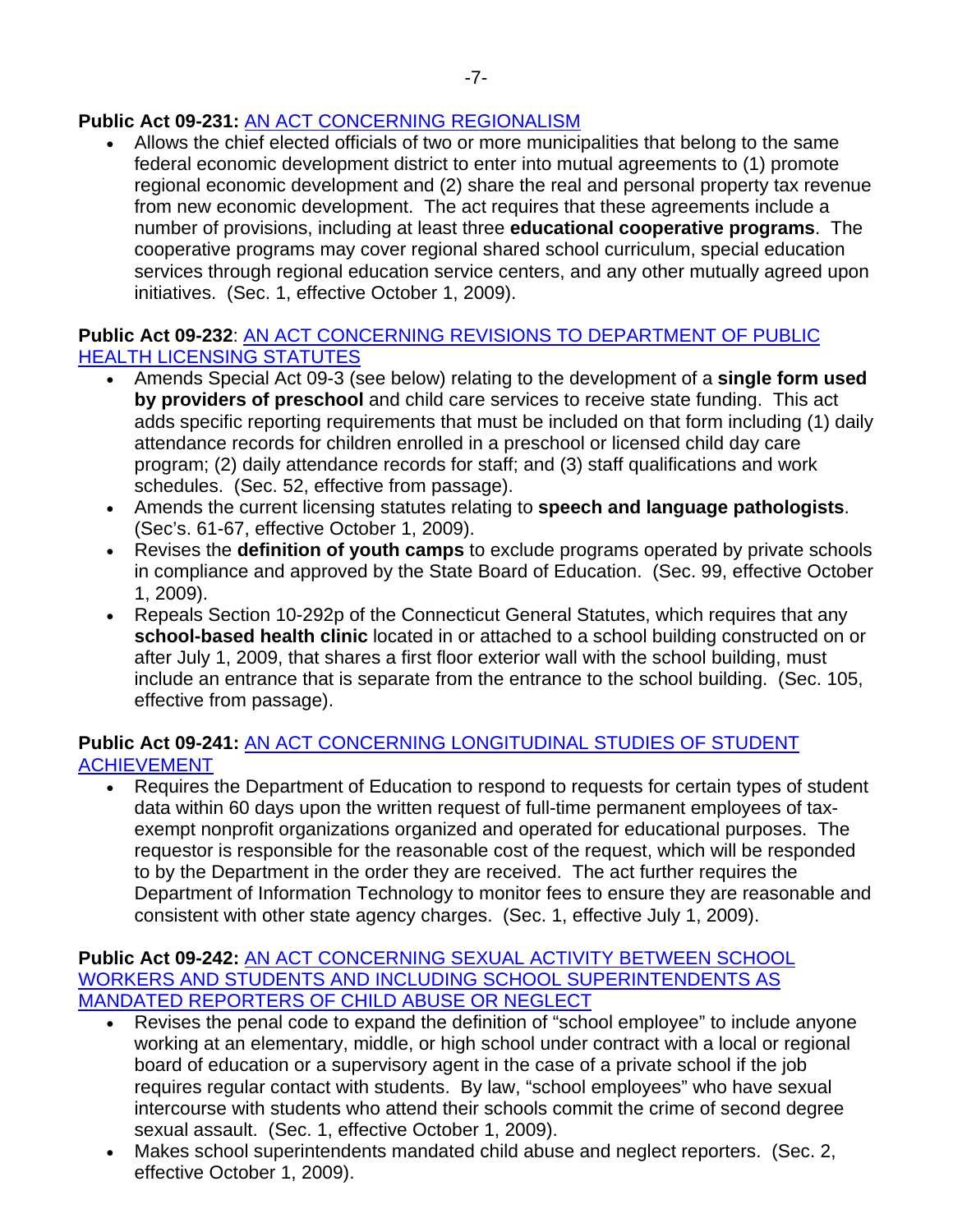#### **Part Two**

## **OTHER 2009 PUBLIC AND SPECIAL ACTS OF INTEREST**

#### **Public Act 09-115**: [AN ACT CONCERNING HEALTH INSURANCE COVERAGE FOR AUTISM](http://www.cga.ct.gov/2009/ACT/Pa/pdf/2009PA-00115-R00SB-00301-PA.pdf)  [SPECTRUM DISORDERS](http://www.cga.ct.gov/2009/ACT/Pa/pdf/2009PA-00115-R00SB-00301-PA.pdf)

• Requires a **group health insurance policy to cover the diagnosis of autism spectrum disorders** and expands the requirements on insurers to cover treatment of these disorders. The act specifies that it is not to be interpreted as limiting or affecting (1) other covered benefits under the policy, the state mental and nervous condition insurance law, and the birth-to three coverage law; (2) a board of education's obligation to provide services to an autistic student under an individualized education program in accordance with Section 10-76d of the Connecticut General Statutes; or (3) any obligation imposed on a public school by the federal Individual with Disabilities Education Act (20 USC § 1400). The act also specifies that it must not be interpreted to require a group health insurance policy to reimburse special education and related services provided to an insured under state law that requires boards of education to provide special education programs and services unless state or federal law requires otherwise. (Sec. 1, effective January 1, 2010).

## **Public Act 09-148:** [AN ACT CONCERNING THE ESTABLISHMENT OF THE SUSTINET](http://www.cga.ct.gov/2009/ACT/Pa/pdf/2009PA-00148-R00HB-06600-PA.pdf)  [PLAN](http://www.cga.ct.gov/2009/ACT/Pa/pdf/2009PA-00148-R00HB-06600-PA.pdf)

• Requires the Commissioners of Social Services and Education to consult with the SustiNet Health Partnership Board of Directors in their existing obligation to jointly establish procedures for sharing data from the National School Lunch Program to identify income eligible children for enrollment in or HUSKY A and B or Sustinet. (Sec. 15, effective July 1, 2011).

## **Public Act 09-175:** [AN ACT CONCERNING RESPONSIBLE FATHERHOOD AND STRONG](http://www.cga.ct.gov/2009/ACT/Pa/pdf/2009PA-00175-R00HB-06486-PA.pdf)  [FAMILIES](http://www.cga.ct.gov/2009/ACT/Pa/pdf/2009PA-00175-R00HB-06486-PA.pdf)

 Requires the Commissioner of Social Services (DSS), within available resources, to seek all available federal and private funding for programs that: 1) promote public education on the financial responsibility of fatherhood; 2) help men prepare for the legal, financial, and emotional responsibilities of fatherhood; 3) promote the establishment of paternity at childbirth; 4) encourage fathers, regardless of marital status, to foster an emotional connection to, and financial support of, their children; 5) establish support mechanisms for fathers in their relationship with their children, regardless of their marital and financial status; and 6. integrate state and local services available for families. If funds are obtained, DSS must award grants to programs and service providers that provide: 1) employment and training opportunities for low-income fathers to increase their earning capacity; 2) classes in parenting and financial management; and 3) other support services and programs that promote responsible parenting, financial stability, and communication and interaction between fathers and their children. (Sec. 1, effective October 1, 2009).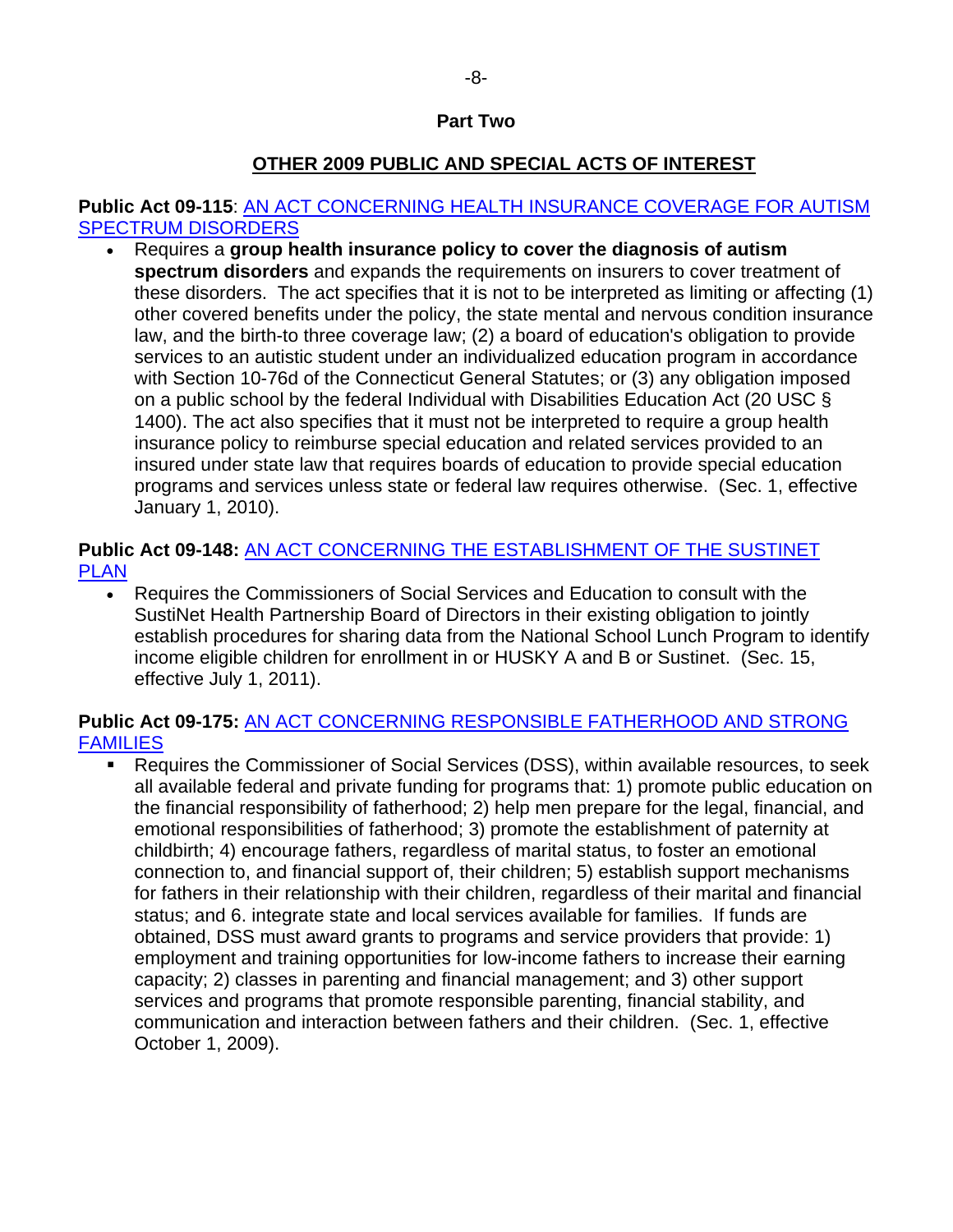#### **Public Act 09-205:** [AN ACT IMPLEMENTING THE RECOMMENDATIONS OF THE](http://www.cga.ct.gov/2009/ACT/Pa/pdf/2009PA-00205-R00SB-00877-PA.pdf)  [PROGRAM REVIEW AND INVESTIGATIONS COMMITTEE CONCERNING THE](http://www.cga.ct.gov/2009/ACT/Pa/pdf/2009PA-00205-R00SB-00877-PA.pdf)  [DEPARTMENT OF CHILDREN AND FAMILIES](http://www.cga.ct.gov/2009/ACT/Pa/pdf/2009PA-00205-R00SB-00877-PA.pdf)

• Repeals the requirement that the Department of Children and Families must submit an annual performance evaluation report regarding **Unified School District #2** to the State Board of Education. (Sec. 8, effective July 1, 2009).

### **Public Act 09-210:** [AN ACT CONCERNING PERSONAL SERVICE AGREEMENTS,](http://www.cga.ct.gov/2009/ACT/Pa/pdf/2009PA-00210-R00SB-00954-PA.pdf)  [PURCHASE OF SERVICE CONTRACTS AND NONEMERGENCY MEDICAL](http://www.cga.ct.gov/2009/ACT/Pa/pdf/2009PA-00210-R00SB-00954-PA.pdf)  [TRANSPORTATION SERVICES](http://www.cga.ct.gov/2009/ACT/Pa/pdf/2009PA-00210-R00SB-00954-PA.pdf)

- Defines "Municipality" for purposes of Section 4-70b of the Connecticut General Statutes to mean a town or any other political subdivision of the state, including any local or regional board of education. (Sec. 6, effective from passage).
- Specifies that **purchase of services (POS) contracts** are generally not for administrative or clerical services, material goods, training, or consulting services and do not include a contract with an individual. (Sec. 6, effective from passage).
- Codifies current practice by prohibiting state agencies from hiring a private provider organization or municipality to provide direct health or human services to the agency's clients without executing a POS contract with them. (Sec. 6, effective from passage).
- Explicitly subjects POS contracts to the same competitive procurement requirements as the law requires for personal service agreements (PSAs). The law already authorizes the Secretary of the Office of Policy and Management to waive these requirements for POS contracts. (Sec. 6, effective from passage).

## **Public Act 09-224**: [AN ACT CONCERNING GOVERNMENT ADMINISTRATION AND THE](http://www.cga.ct.gov/2009/ACT/Pa/pdf/2009PA-00224-R00HB-06693-PA.pdf)  [DESIGNATION OF CERTAIN DAYS AND MONTHS BY THE GOVERNOR](http://www.cga.ct.gov/2009/ACT/Pa/pdf/2009PA-00224-R00HB-06693-PA.pdf)

- Designates several days, one week, and one month to heighten public awareness of various issues. (Sec. 1, effective from passage).
- Requires that United States and Connecticut State flags purchased after July 1, 2009, and displayed on or in public buildings owned or leased by the state be manufactured in the United States. (Sec. 5, effective July 1, 2009).

## **Special Act 09-3:** [AN ACT CONCERNING A UNIFORM REPORTING FORM FOR](http://www.cga.ct.gov/2009/ACT/sa/pdf/2009SA-00003-R00HB-05841-SA.pdf)  [PRESCHOOL AND CHILD CARE PROGRAMS](http://www.cga.ct.gov/2009/ACT/sa/pdf/2009SA-00003-R00HB-05841-SA.pdf)

• Requires that, no later than January 1, 2010, the Commissioner of Social Services, in collaboration with the Commissioners of Education and Public Health, develop a single form for providers of preschool and child care services to report information necessary to receive state funding. This act was subsequently amended by P.A. 09-232, as noted above. (Sec. 1, effective from passage).

## **Special Act 09-10:** [AN ACT SIMPLIFYING PROCEDURES FOR EARLY CHILDCARE AND](http://www.cga.ct.gov/2009/ACT/sa/pdf/2009SA-00010-R00HB-06544-SA.pdf)  [EARLY CHILDHOOD EDUCATION FACILITIES](http://www.cga.ct.gov/2009/ACT/sa/pdf/2009SA-00010-R00HB-06544-SA.pdf)

• Requires the Commissioners of Social Services, Education, and Public Health, to conduct a study regarding the requirements and procedures for providers of early childhood education and to issue a report no later than January 1, 2010, with recommendations to simplify such requirements and procedures. (Sec. 1, effective upon passage).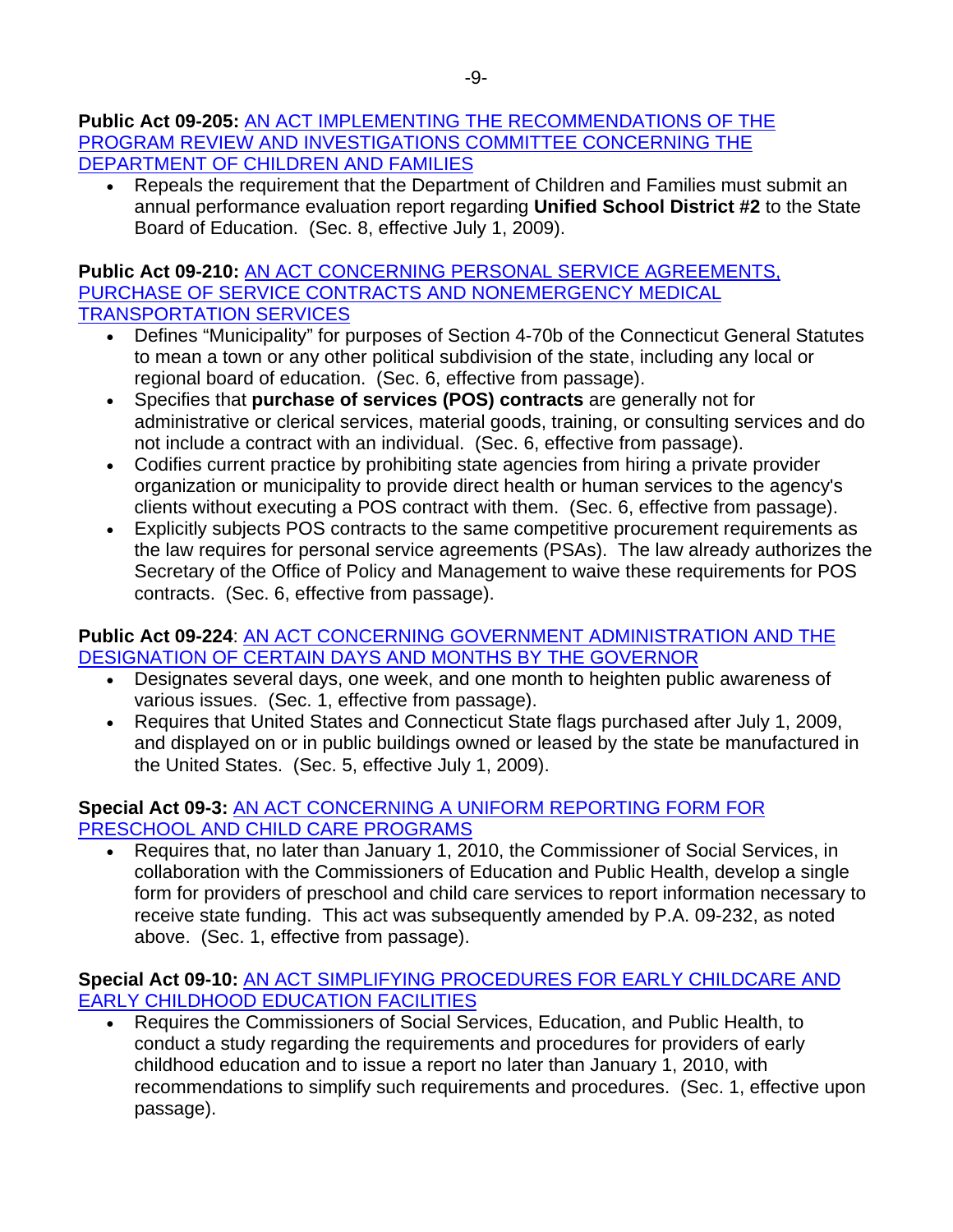• In addition, not later than January 1, 2010, the act requires the Departments of Education and Public Health to jointly develop a standard for determining if an individual has obtained 12 credits or more in early childhood education or child development, for various purposes. (Sec. 2, effective upon passage).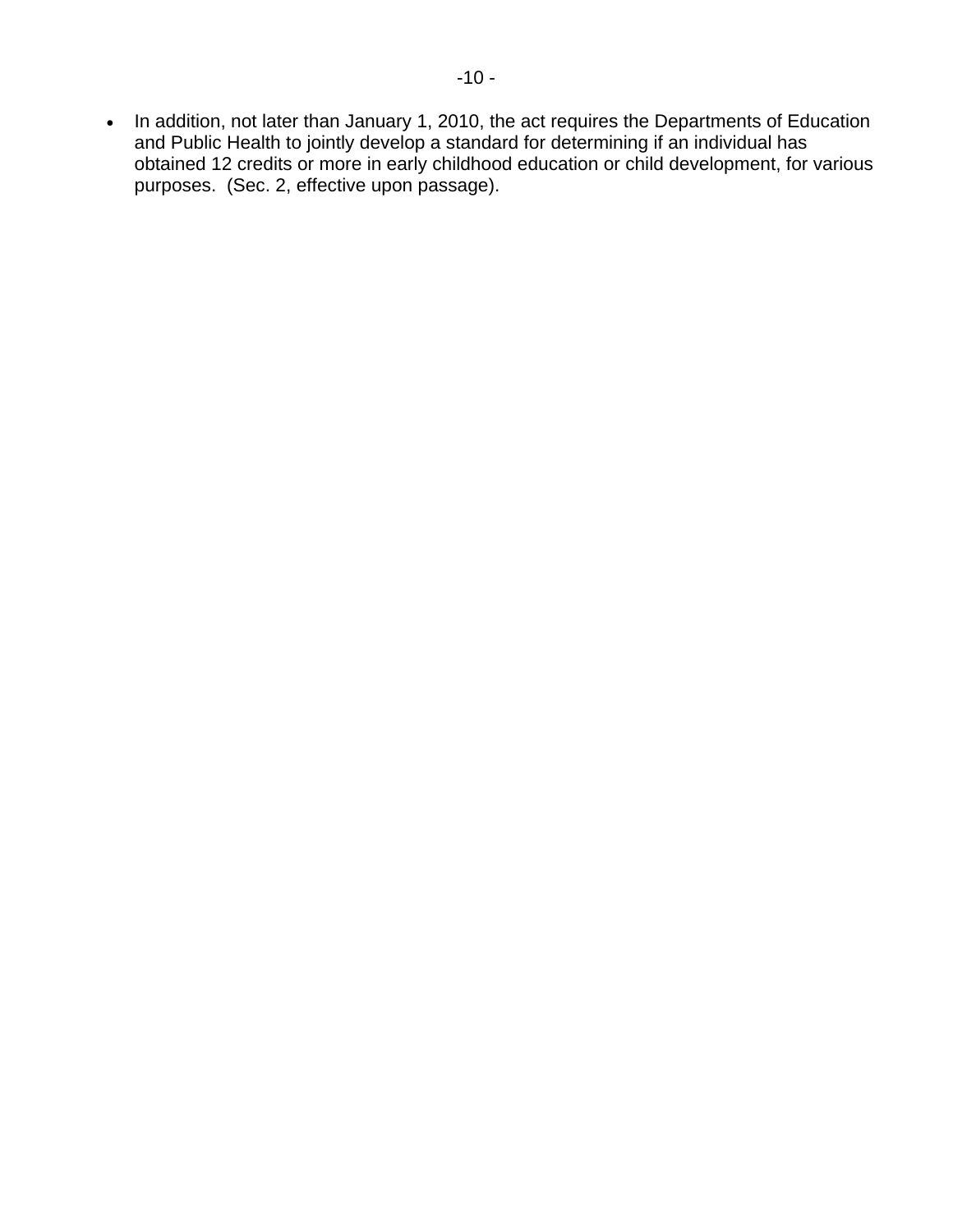# Attachment A

#### **TABLE OF AMENDED AND REPEALED STATUTES AND PUBLIC ACTS FOR 2009**

| <b>Statute</b>     | <b>Public Act</b>            |
|--------------------|------------------------------|
| 4-70 <sub>b</sub>  | 09-210, §6                   |
| 4-124d             | 09-231, §3                   |
| 4d-83              | 09-143, §3                   |
| $10-10a$           | 09-241, §1                   |
| $10 - 29a(a)$      | 09-224, §1                   |
| <b>10-660</b>      | June 19 Sp. Sess. 09-01, §20 |
| 10-66ee            | June 19 Sp. Sess. 09-01, §22 |
| $10-144o(7)$       | June 19 Sp. Sess. 09-01, §9  |
| 10-145             | June 19 Sp. Sess. 09-01, §15 |
| 10-145a            | June 19 Sp. Sess. 09-01, §1  |
| 10-145b            | June 19 Sp. Sess. 09-01, §2  |
| 10-145d (repealed) | June 19 Sp. Sess. 09-01, §26 |
| 10-145e (repealed) | June 19 Sp. Sess. 09-01, §26 |
| 10-145f            | June 19 Sp. Sess. 09-01, §3  |
| $10-145h(d)$       | June 19 Sp. Sess. 09-01, §4  |
| 10-145i            | June 19 Sp. Sess. 09-01, §5  |
| 10-145j            | June 19 Sp. Sess. 09-01, §14 |
| $10-146b(a)$       | June 19 Sp. Sess. 09-01, §6  |
| 10-146c            | June 19 Sp. Sess. 09-01, §7  |
| 10-146e (repealed) | June 19 Sp. Sess. 09-01, §26 |
| 10-158a            | June 19 Sp. Sess. 09-01, §21 |
| 10-212a            | 09-155, §1                   |
| $10-212c(b)$       | 09-155, §2                   |
| 10-220             | $09-81, §2$                  |
| $10-220(c)$        | 09-143, §1                   |
| $10-220(d)$        | 09-220, §6                   |
| $10 - 220a(b)$     | June 19 Sp. Sess. 09-01, §16 |
| 10-221d            | June 19 Sp. Sess. 09-01, §8  |
| 10-231             | 09-131, §1                   |
| 10-231b            | 09-56, §2                    |
| 10-233d            | $\overline{0}9 - 82,$ §1     |
| $10 - 264$         | June 19 Sp. Sess. 09-01, §24 |
| 10-292p (repealed) | 09-232, §105                 |
| 17a-37             | 09-205, §8                   |
| $17a-101(b)$       | 09-242, §2                   |
| $17a-101i(a)$      | June 19 Sp. Sess 09-01, §17  |
| 17b-27a            | 09-175, §1                   |
| 17b-297b           | 09-148, §15                  |
| $19-420(1)$        | 09-232, §99                  |
| 19a-37b            | 09-220, §5                   |
| $20-195o(c)(2)$    | June 19 Sp. Sess 09-01, §18  |